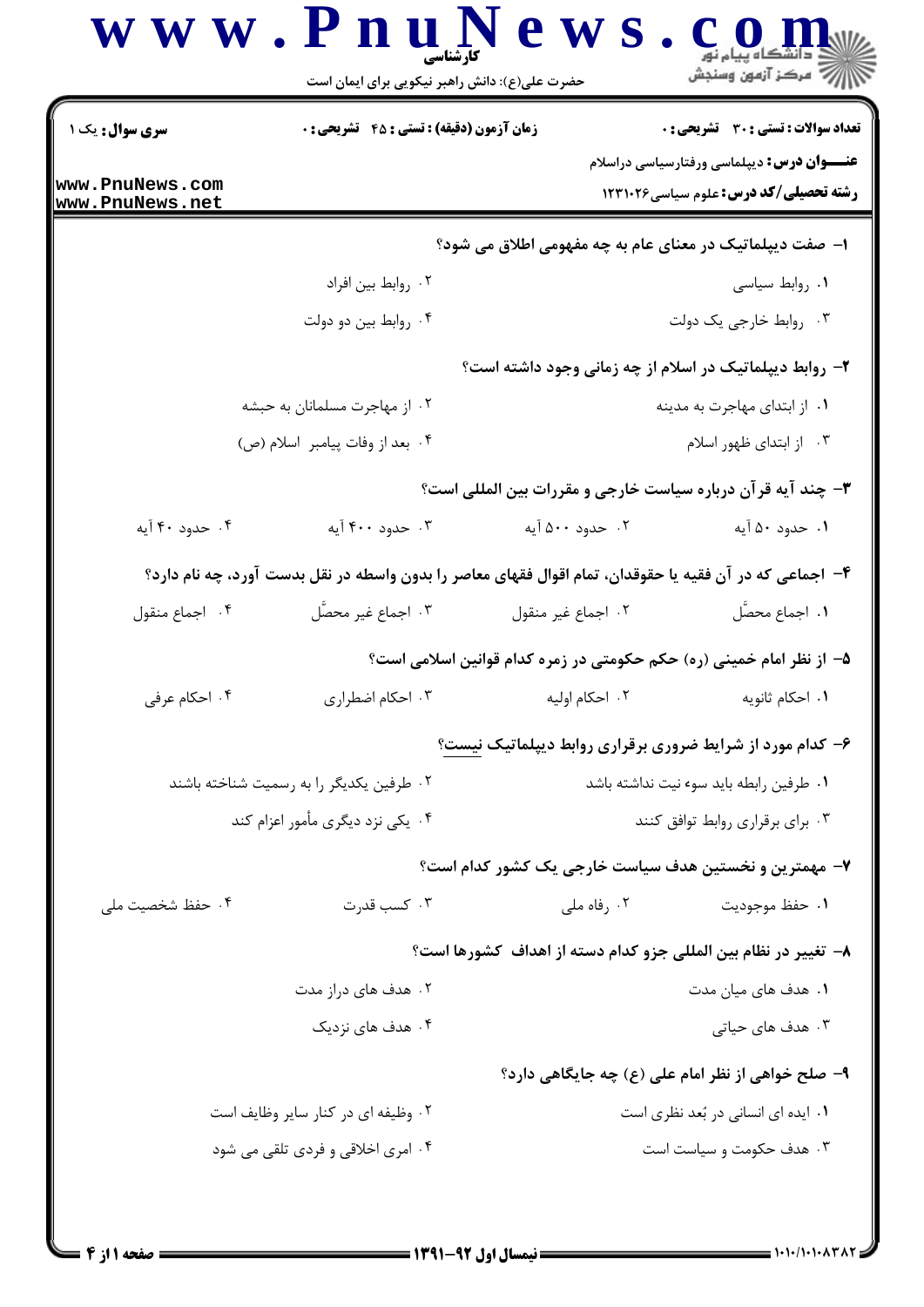|                                    | حضرت علی(ع): دانش راهبر نیکویی برای ایمان است |                                                                                             | أأأأ مركز آزمون وسنجش                                                                             |  |
|------------------------------------|-----------------------------------------------|---------------------------------------------------------------------------------------------|---------------------------------------------------------------------------------------------------|--|
| <b>سری سوال : ۱ یک</b>             |                                               | تعداد سوالات : تستى : 30 ٪ تشريحي : 0<br><b>زمان آزمون (دقیقه) : تستی : 45 گشریحی : 0</b>   |                                                                                                   |  |
| www.PnuNews.com<br>www.PnuNews.net |                                               |                                                                                             | <b>عنـــوان درس:</b> دیپلماسی ورفتارسیاسی دراسلام<br><b>رشته تحصیلی/کد درس:</b> علوم سیاسی1۲۳۱۰۲۶ |  |
|                                    |                                               | <b>۱۰</b> - کدام گزینه از اصول کلی دیپلماسی اسلامی نیست؟                                    |                                                                                                   |  |
| ۰۴ اصل وفای به عهد                 | ۰۳ اصل عدالت                                  | ٠٢ اصل نفي سبيل                                                                             | ۰۱ اصل توحید                                                                                      |  |
|                                    |                                               | 11- پیامبر (ص) در نامه به سران و پادشاهان، قبل از هر چیز آنها را به چه موضوعی فرا می خواند؟ |                                                                                                   |  |
| ۰۴ امنيت متقابل                    | ۰۳ روابط تجاري                                | ۰۲ صلح                                                                                      | ۰۱ توحید                                                                                          |  |
|                                    |                                               | 12- كدام گزینه از عناوین زیر مجموعه «اصل نفی سبیل» در فقه است؟                              |                                                                                                   |  |
|                                    | ٠٢ عدم سقوط حق قصاص غير مسلم                  |                                                                                             | ٠١ جواز ولايت غير مسلمان بر مسلمان                                                                |  |
| ۰۴ عدم ثبوت حق شُفعه برای غیر مسلم |                                               | ۰۳ جواز تزويج غير مسلم با مسلم                                                              |                                                                                                   |  |
|                                    |                                               | ۱۳– کدام گزینه از شیوه های سیاسی حل اختلافات بین المللی محسوب می شود؟                       |                                                                                                   |  |
| ۰۲ راه حل حقوقی                    |                                               |                                                                                             | ٠١. راه حل احترام متقابل                                                                          |  |
| ۰۴ راه حل وفای به عهد              |                                               | ۰۳ راه حل حکمیت                                                                             |                                                                                                   |  |
|                                    |                                               | ۱۴- السَفَر در مفردات راغب اصفهانی به چه معنایی است؟                                        |                                                                                                   |  |
| ۰۲ کتاب حمل کردن                   |                                               | ۰۱ دیپلماسی داشتن                                                                           |                                                                                                   |  |
| ۰۴ برداشتن پرده                    |                                               | ۰۳ راهي سفر بودن                                                                            |                                                                                                   |  |
|                                    |                                               | ۱۵– کدام گزینه از صفات اکتسابی سفیر از دیدگاه اسلام است؟                                    |                                                                                                   |  |
| ۰۲ سیاست و تدبیر                   |                                               | ۰۱ شرافت نسب                                                                                |                                                                                                   |  |
|                                    | ۰۴ مشورت                                      |                                                                                             | ۰۳ رازداری                                                                                        |  |
|                                    |                                               | ۱۶- کدام مورد از وظایف سفیران نسبت به دولت پذیرنده است؟                                     |                                                                                                   |  |
| ٠٢ بكارگيري روش رسمي انجام وظايف   |                                               | ٠١. مذاكره در جهت ايجاد حسن تفاهم                                                           |                                                                                                   |  |
| ۰۴ تسلیم پیام های تبریک و تسلیت    |                                               | ۰۳ مذاکرات صلح و ترک مخاصمه                                                                 |                                                                                                   |  |
|                                    |                                               | ۱۷- دوره ملت سازی پیامبر (ص) چند سال طول کشید؟                                              |                                                                                                   |  |
| ۰۴ ۱۱ سال                          | ۰۳ ۲۳سال                                      | ۰۲ ۱۳سال                                                                                    | ۰.۱ سال                                                                                           |  |
|                                    |                                               | 18− كدام مورد جزو پنج دشمن اصلي دولت اسلامي پيامبر نيست؟                                    |                                                                                                   |  |
| ۰۴ دشمن درونی (نفس)                | ۰۳ مسیحیان                                    | ۰۲ يهوديان                                                                                  | ۰۱ اشراف مکه                                                                                      |  |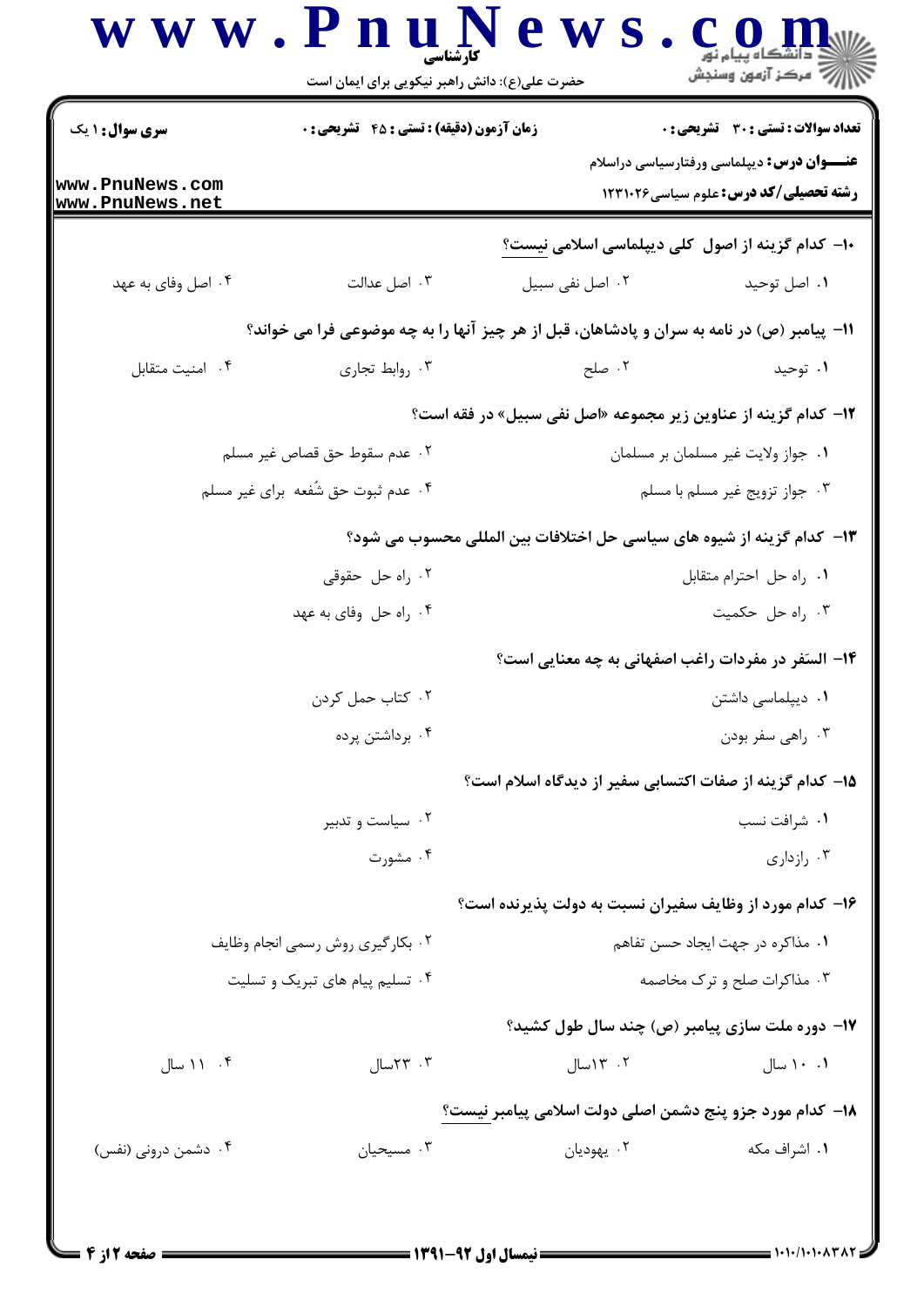|                                    | حضرت علی(ع): دانش راهبر نیکویی برای ایمان است                                                             |                                                                                                                                    | رُ⁄ر کرڪز آزمون وسنڊش                                                                             |  |
|------------------------------------|-----------------------------------------------------------------------------------------------------------|------------------------------------------------------------------------------------------------------------------------------------|---------------------------------------------------------------------------------------------------|--|
| <b>سری سوال : ۱ یک</b>             | <b>زمان آزمون (دقیقه) : تستی : 45 تشریحی : 0</b>                                                          |                                                                                                                                    | <b>تعداد سوالات : تستی : 30 ٪ تشریحی : 0</b>                                                      |  |
| www.PnuNews.com<br>www.PnuNews.net |                                                                                                           |                                                                                                                                    | <b>عنـــوان درس:</b> دیپلماسی ورفتارسیاسی دراسلام<br><b>رشته تحصیلی/کد درس:</b> علوم سیاسی1۲۳۱۰۲۶ |  |
|                                    |                                                                                                           | ۱۹- آیه زیر از مستندات کدام عنوان دیپلماسی و رفتار سیاسی در اسلام است؟<br>«فلذلک فادع و استقم کما امرت و لا تتبع أهوائهم»، شورا/۱۵ |                                                                                                   |  |
|                                    | ۲.  حرمت تبعیت از هوای نفس                                                                                |                                                                                                                                    | ۰۱ وجوب دعوت                                                                                      |  |
|                                    | ۰۴ حرمت پیمان شکنی                                                                                        |                                                                                                                                    | ۰۳ وجوب استقامت                                                                                   |  |
|                                    |                                                                                                           | ۲۰- پیامبر (ص) پس از تشکیل دولت اسلامی در روابط خارجی چه استراتژی ای داشت؟                                                         |                                                                                                   |  |
| ۰۴ جهاد                            | ۰۳ صلح                                                                                                    | ۲. ائتلاف                                                                                                                          | ۰۱ دعوت                                                                                           |  |
|                                    |                                                                                                           |                                                                                                                                    | <b>۲۱</b> – جهاد از نظر علامه طباطبایی چگونه ماهیتی دارد؟                                         |  |
| ۰۴ برقراری عدالت                   | ۰۳ تدافعي                                                                                                 | ۰۲ آزادی بخش                                                                                                                       | ۱. اصلاحی                                                                                         |  |
|                                    | ۲۲- کدام مورد از مکانیزم های اجرایی دیپلماسی پیامبر (ص) می باشد؟                                          |                                                                                                                                    |                                                                                                   |  |
|                                    | ٠٢ تأليف قلوب                                                                                             | ۰۱ مذاکره با سران کشورها                                                                                                           |                                                                                                   |  |
|                                    | ۰۴ مواجهه منفعل در مقابل دشمن                                                                             | ۰۳ جلوگیری از عتق و فک رقبه                                                                                                        |                                                                                                   |  |
|                                    |                                                                                                           | ۲۳- قسم اعظم پیروزی پیامبر (ص) مدیون کدام فعالیت او بود؟                                                                           |                                                                                                   |  |
|                                    | ۰۲ ارسال سفرا و نمایندگان                                                                                 | ١. دعوت خصم                                                                                                                        |                                                                                                   |  |
|                                    | ۰۴ كسب اطلاعات دقيق                                                                                       |                                                                                                                                    | ۰۳ حسن خلق وي                                                                                     |  |
|                                    | ۲۴- بنا بر مفاد پیمان صلح حدیبیه، مسلمانان چه زمانی می توانستند به حج بروند و برای چه مدتی در مکه بمانند؟ |                                                                                                                                    |                                                                                                   |  |
| ۰۴ سال بعد-۳روز                    | ۰۳ سال بعد- ۳روز                                                                                          | ۰۲ ۳ سال بعد- ۵ روز                                                                                                                | ۰۱ سال بعد- ۵ روز                                                                                 |  |
|                                    |                                                                                                           | ۲۵– در اسلام بهترین شیوه برای حل و فصل اختلافات چیست؟                                                                              |                                                                                                   |  |
| ۰۴ داوری در حق الناس               | ۰۳ جهاد با دشمن                                                                                           | ۰۲ داوری در حق الله                                                                                                                | ۰۱ جهاد با نفس                                                                                    |  |
|                                    |                                                                                                           |                                                                                                                                    | <mark>۲۶</mark> - تألیف قلوب شامل چه کسان <u>ی ن</u> می شود؟                                      |  |
|                                    | ٠٢ مسلمين ضعيف الايمان                                                                                    |                                                                                                                                    | ٠١ مسلمانان مرز نشين                                                                              |  |
|                                    | ٠۴ مسلمين قوى الايمان                                                                                     |                                                                                                                                    | ۰۳ منافقین                                                                                        |  |
|                                    |                                                                                                           |                                                                                                                                    | ٢٧- خليفه اول چند سال خلافت کرد؟                                                                  |  |
| ۰۴ هفت سال و چهار ماه              | ۰۳ شش سال هفت ماه                                                                                         | ۰۲ پنج سال و هشت ماه                                                                                                               | ۰۱ دوسال و چهار ماه                                                                               |  |

×